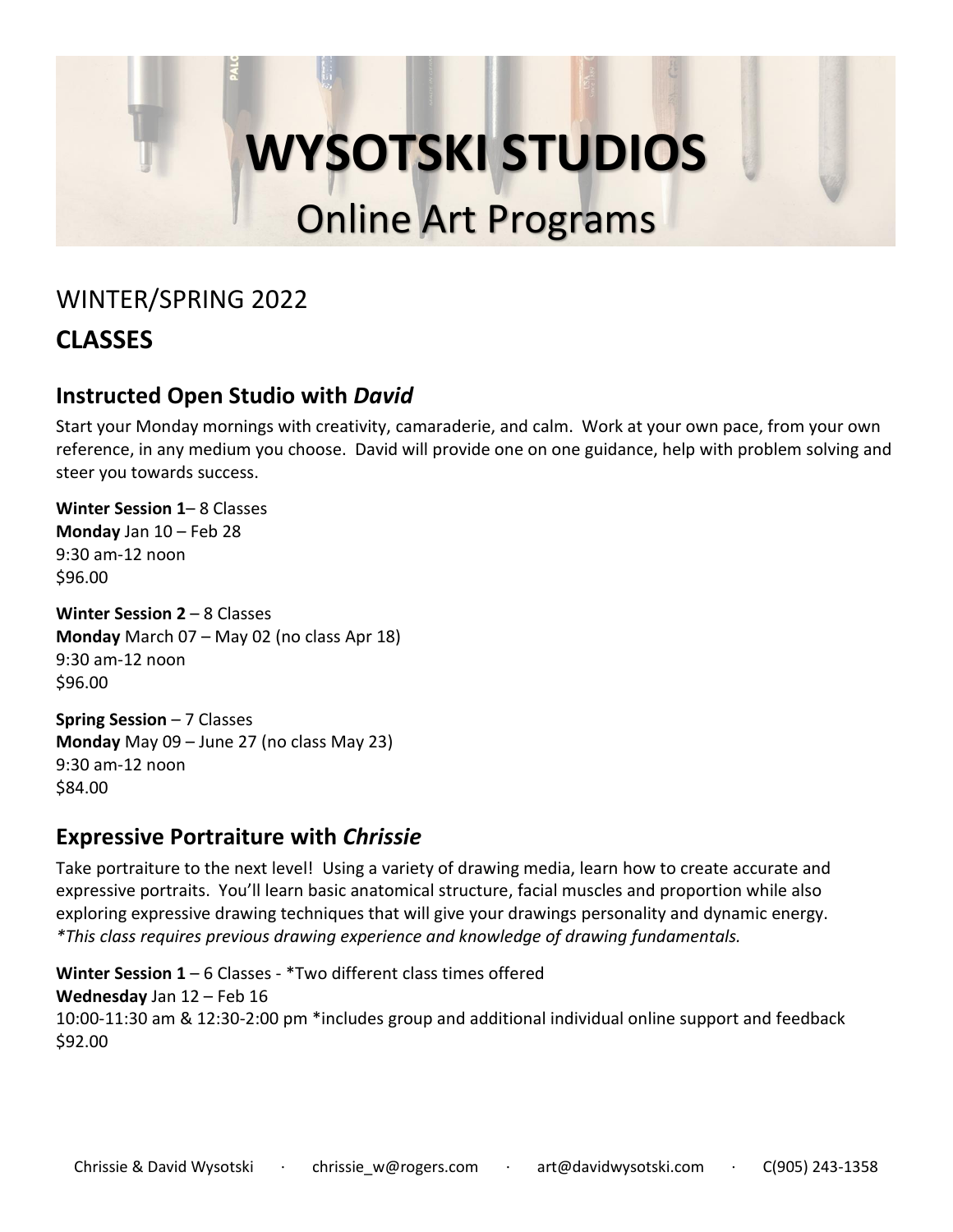#### **Drawing Nature with** *Chrissie*

Connect with nature and grow your appreciation of the natural world! This class will develop your observational skills and help you achieve accuracy, form and expression in your drawing. Through a variety of exercises and projects, you'll capture nature's textures and beauty using value and mark-making techniques.

#### **Winter Session 1** – 6 Classes

**Wednesday** Jan 12 – Feb 16 2:30-4:00 pm \*includes group and additional individual online support and feedback \$92.00

#### **Intermediate Drawing with** *Chrissie*

Take your drawings to the next level! This class will continue to develop your observational skills and help you achieve a higher level of accuracy and expression in your drawings. Expand your knowledge of structure, rendering and perspective through a variety or exercises and projects.

#### **Winter Session 2** – 6 Classes - \*Two different class times offered

**Wednesday** March 16 – April 20

10:00-11:30 am & 12:30-2:00 pm \*includes group and additional individual online support and feedback \$92.00

#### **Drawing Fundamentals with** *Chrissie*

Learn how to see like an artist! This class focuses on the fundamentals of drawing. Learn how to break down your subject matter into simple shapes, gain an understanding of how to convey contour and form through VALUE, COMPOSITION, PERSPECTIVE and TEXTURE. These exercises and projects will increase your drawing knowledge and confidence.

#### **Winter Session 2** – 6 Classes

**Wednesday** March 16 – April 20 2:30-4:00 pm \*includes group and additional individual online support and feedback \$92.00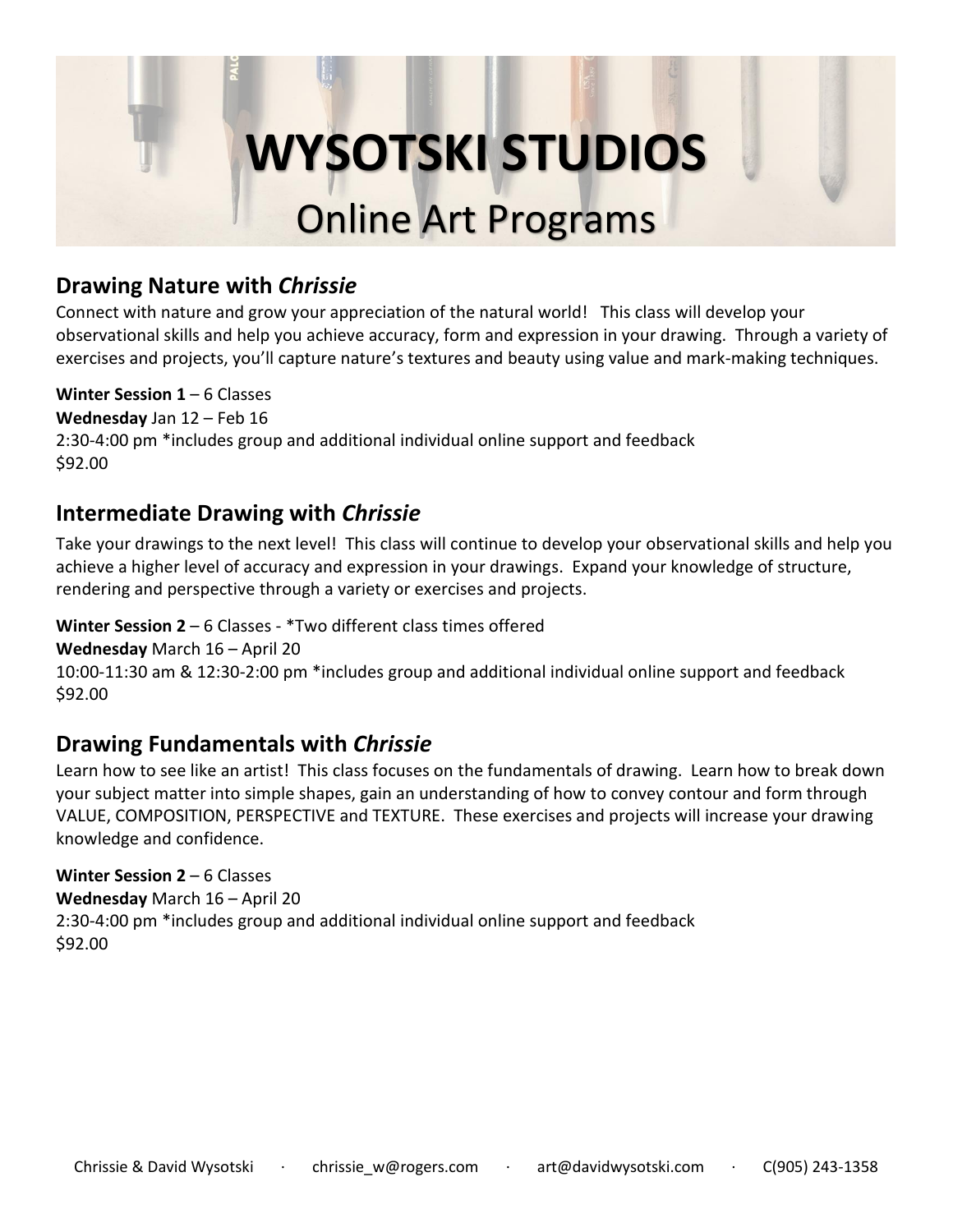#### **Drawing Explorations with** *Chrissie NEW*

In this class you will develop your drawing skills while also experimenting with a variety of wet and dry drawing media and techniques. Learn how to use and combine these mediums for a mixed media approach, giving your drawings excitement and interest while still focusing on depth, form and value.

**Spring Session** – 6 Classes **Wednesday** May 25 – June 29 10:00 am–12 noon \$92.00

#### **Drawing Pet Portraits with** *Chrissie NEW*

Learn how to draw beautiful pet portraits! In this class you'll explore the basics of solidifying form, creating realistic textures, and capturing the likeness that will bring drawings of our favourite animals to life.

**Spring Session** – 6 Classes **Wednesday** May 25 – June 29 3:00-4:30 pm \*includes group and additional individual online support and feedback \$92.00

#### **Instructed Figure Drawing with** *David*

We all improve by doing. Come draw from the figure and gain skills, strategies, experience and knowledge. We'll draw from a wide variety of beautifully lit nude models in poses geared for the artist. Each relaxing, twohour class will focus on various aspects of figure drawing. Draw or paint with your traditional or digital medium of choice and watch as your skills improve. No homework required. Ages 18+

**Winter Session** – 6 Classes: bi-weekly **Wednesday** Jan 12, Jan 26, Feb 09, Feb 23, Mar 09 and Mar 23 7:00-9:00 pm \$105.00

**Spring Session** – 7 Classes: bi-weekly **Wednesday** Apr 06, Apr 20, May 04, May 18, June 01, June 15 and June 29 7:00-9:00 pm \$120.00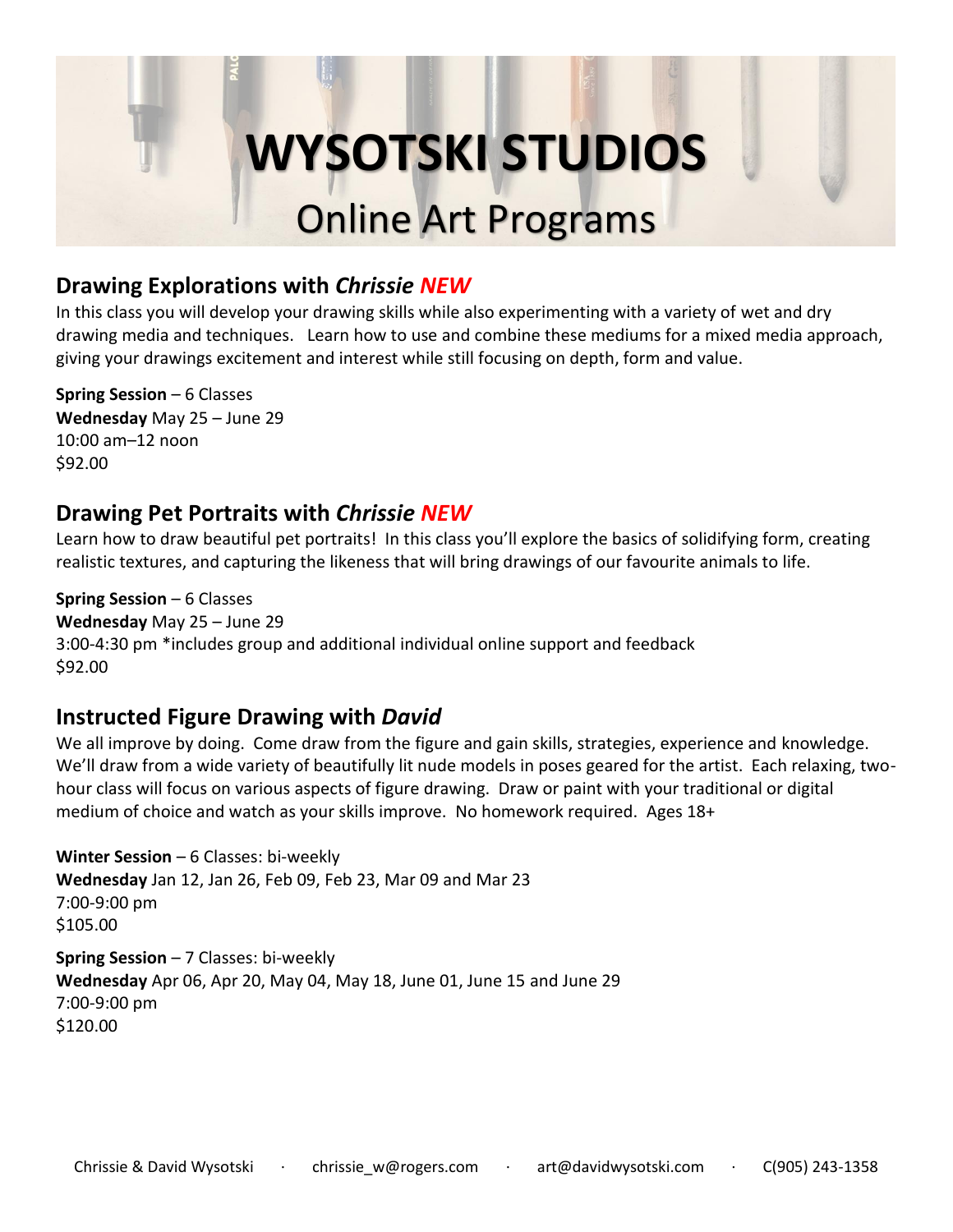#### **Instructed Painting (Oil & Acrylic) with** *David*

Improve your artistic abilities in a positive environment alongside like-minded peers. From concept to completion, weekly demonstrations will deliver a streamlined approach to the painting process. All participants will work from the same reference images, which David will supply, and complete two finished works by the end of each session.

**Winter Session 1** – 8 Classes - \*Two different class times offered **Thursday** Jan 13 – March 03 9:30 am-12 noon & 1:00-3:30 pm \$130.00

**Winter Session 2** – 8 Classes - \*Two different class times offered **Thursday** March 10 – April 28 9:30 am-12 noon & 1:00-3:30 pm \$130.00

**Spring Session** – 8 Classes - \*Two different class times offered **Thursday** May 12 – June 30 9:30 am-12 noon & 1:00-3:30 pm \$130.00

#### **100 Heads Sketching Challenge with** *David and Chrissie NEW*

Improve your observational and practical skills with weekly sketching. Our choice of subject for the Winter/Spring session will be a great variety of human (and human like) faces. We'll accomplish four unique portrait sketches every class. Weekly drawing demonstrations, fundamental instruction and individual guidance will help you improve your skills at a quick sketching and capturing a likeness. We'll explore topics like composition, experimentation, techniques, mediums and styles. All you need is a sketchbook, a pencil and a desire to improve.

There are three separate sessions. Sign up for one or sign up for all. Those that take all three classes will end up with 100 portraits, a sense of artistic accomplishment, and guaranteed improvement. No homework required.

**Winter Session 1** – 8 Classes **Thursday** Jan 13 – March 03 7:00-9:00 pm \$130.00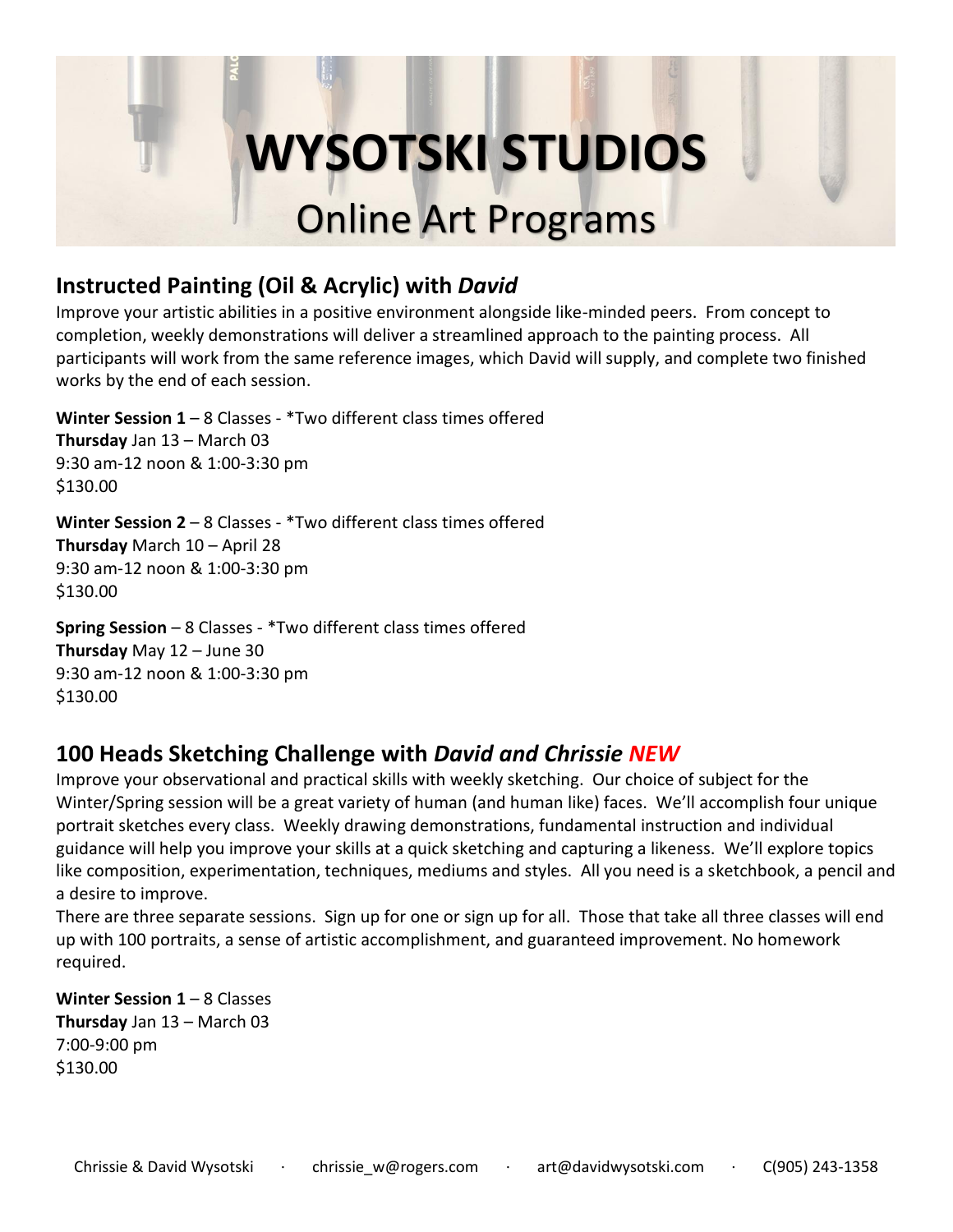#### **100 Heads Sketching Challenge with** *David and Chrissie NEW (cont'd…)*

**Winter Session 2** – 8 Classes **Thursday** Mar 10 – Apr 28 7:00-9:00 pm \$130.00

**Spring Session** – 9 Classes **Thursday** May 05 – June 30 7:00-9:00 pm \$146.00

### **WORKSHOPS**

#### **Watercolour Workshop with** *Chrissie NEW*

Learn watercolour basics, including colour mixing and a few fun techniques. Together we'll complete some watercolour studies and a small painting. Gain the confidence needed to explore this beautiful medium and create your own watercolour works of art!

**Wednesday** March 02 9:30 am-12:30 pm \$35.00

#### **Fun Friday Art Nights with** *Chrissie*

Share a fun and relaxing art night with someone special - your grandchild, your sibling, your best friend or any other special person in your life! This program is for all ages and abilities, taking you step by step through the art-making process. Have fun creating your own unique work of art. No painting or drawing experience required. Each month has a different theme and medium. Material list will be provided for each program.

Individual workshops **Friday** Jan 28 – Winter Cardinal: Mixed Media **Friday** Feb 25 – Birch Forest: Watercolour Painting **Friday** March 25 – Brilliant Bugs: Coloured Pencil **Friday** April 29 – Spring Floral: Pen and Ink with Watercolour **Friday** May 27 – Beautiful Birds: Acrylic Painting **Friday** June 24 – Moonlit Forest: Mixed Media 6:30-8:00 pm \$20.00/workshop includes TWO participants (\*Zoom links will be provided for each registrant and their guest). \*Detailed program descriptions and material lists will be emailed prior to the program date.